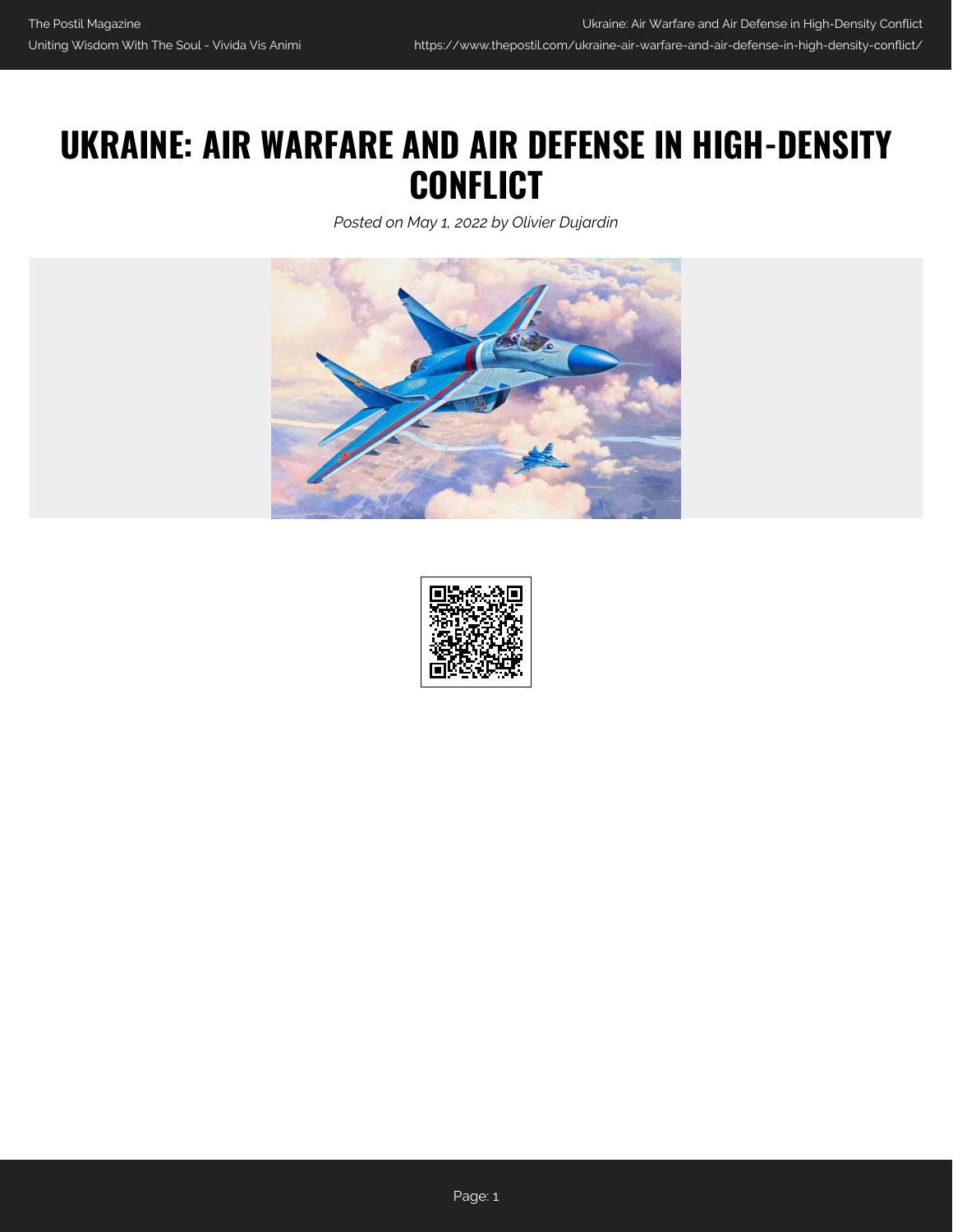On February 24, the Russian armed forces launched a lightning offensive on Ukraine. This attack was preceded by a bombardment carried out by cruise missiles, including 3M14E Kalibr, KH-555 and KH-101, 9M728 Iskander-K semi-ballistic missiles and KH-31P anti-radar missiles. These missiles targeted Ukrainian air bases, ground/air defense sites, air surveillance radar sites and command posts. Barely 4 hours later, Russian ground forces crossed the Ukrainian border while a particularly daring and risky helicopter assault was launched against the Hostomel airport.

Several hundred missiles were launched during these first hours, destroying on the ground a good part of the Ukrainian fighter force—which had been spread over several bases—the main long-range ground/air defense sites made up of S-300 systems, as well as a good number of air surveillance radars. If this first phase strongly resembled the operations carried out by Western forces, the rest was radically different.

## **Partial and Short-Lived Air Superiority**

An offensive preceded by the firing of cruise missiles and anti-radar missiles to eliminate strategic sites and ground/air defenses is not original in itself. It is the prerequisite for all military operations. However, completely neutralizing a ground/air defense and all enemy combat aircraft is generally a long-term operation, lasting from several days to several weeks. And even then, this work is almost never completely finished. During the Kosovo war, despite 58,574 air missions over 78 days—including 4,397 missions to suppress enemy air defenses—neither Serbian fighter aircraft nor ground/air defense were completely neutralized. However, the Serbian ground/air defense and its air force had nothing to compare with what Ukraine can offer, which is much better equipped, both in quantity and quality, not to mention the size of the country.

This first phase of the Russian attack was nevertheless likely to neutralize for a few hours the bulk of the enemy's fighter and ground/air defense; but it was very far from being able to neutralize all the available means.

The Ukrainian fighter aircraft seem to have been hit hard during this first phase; the number of flights remained relatively low afterwards, which seems to indicate that there were few aircraft left able to take to the air. It is unclear whether the Ukrainian aircraft that continued to fly were operating from their air bases or from secondary runways or routes. In the latter case, the ability to operate the aircraft must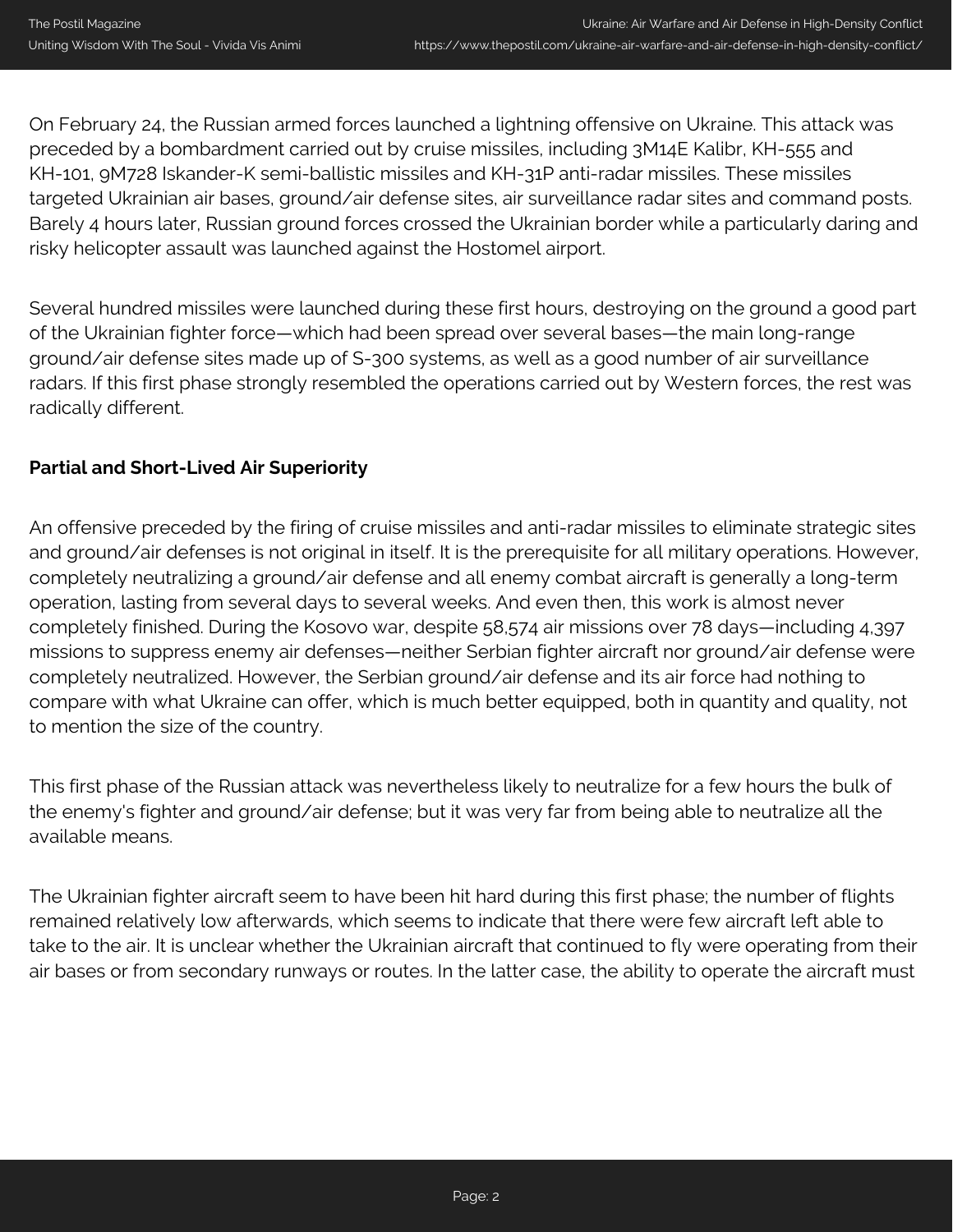have decreased rapidly, as it is very complicated to maintain and refuel sophisticated aircraft, such as combat aircraft outside their support infrastructure. Apart from the losses suffered in combat, this could also explain the slow but gradual disappearance of Ukrainian fighter aircraft from the sky.

The Ukrainian ground/air defense has proven to be much more difficult to neutralize. Not only were not all Ukrainian S-300 systems deployed on the ground—so that a number of the 20 or so S-300 systems in the field were in reserve—but all short- and medium-range systems were generally protected from strikes. In fact, the Ukrainian ground/air defense could still count on a few S-300 batteries and also on several hundred short- and medium-range systems (2K12 KUB (SA-6), 9K37 BUK (SA-11), 9K30 TOR-M1 (SA-15), 9K33M2 Osa-AK (SA-8), 9K35 STRELA-10 (SA-13), and hundreds of MANPADS (SA-7, SA-14, SA-16 and SA-18). Nevertheless, it seems that the air surveillance radar network was durably affected, at least on the eastern part of the country; which means that Ukraine probably did not have a complete air situation anymore. Without this, it is much more difficult to set up a structured anti-aircraft defense. Each weapon system also becomes more vulnerable because it must operate its own surveillance radar and thus reveal its presence, instead of taking advantage of a remote air situation that allows the system to be activated only when a target is in range.

Nevertheless, this partial neutralization and of short duration (a few hours), appeared sufficient for the blitzkrieg hoped for by the Russians. But the failure of the helicopter operation on the Hostomel airport greatly complicated the continuation of the operations.

## **Russia Facing Ukrainian Ground/Air Defense**

As the numerous images broadcast on the internet show, the Ukrainian ground/air defense remains active and is capable of shooting down planes, helicopters and even cruise missiles.

Having engaged its ground forces very quickly without having air superiority, the Russian army found itself very exposed. As a result, Russian helicopters and attack aircraft were forced to take on ground support for the troops, despite the threats, hence the losses suffered. The weather conditions—low ceiling, fog—also hampered air operations. All this may also explain the relative discretion of Russian fighter aircraft during the first days of the conflict.

The lack of guided ammunition also forced the Russian fighter aircraft to operate at low altitude. It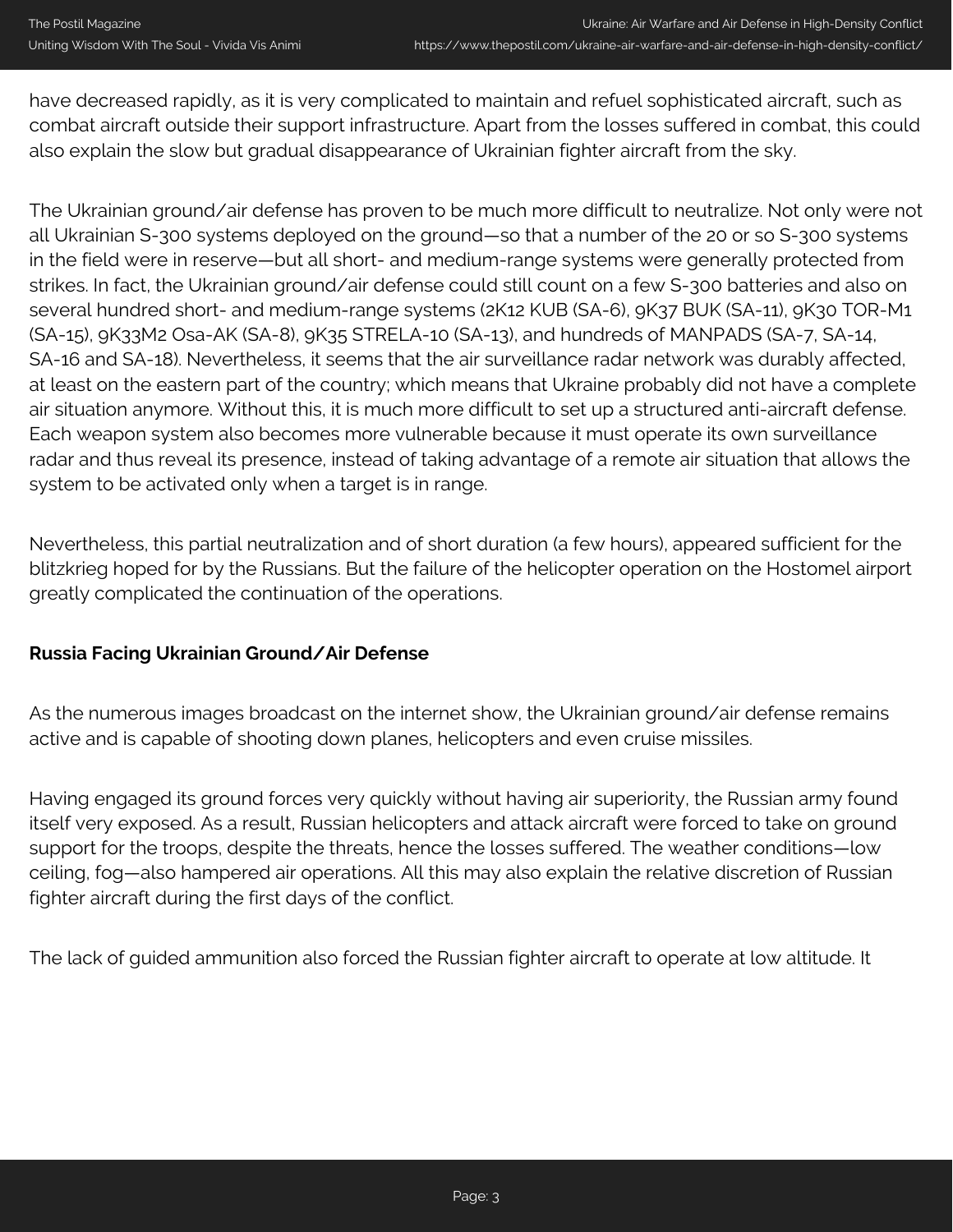should be remembered that a guided munition costs between 100 and 600 times more than an unguided one, and that the Russians have favored the development of bombing calculators, such as the SVP-24 or GeFest-24, which allows for an CEP (circular error probable) of around 5 meters for a maximum release altitude of 5,000 meters. This is certainly much less precise than a guided bomb, but it is undoubtedly sufficient in the majority of cases for a much lower cost. The other advantage is that the stocks of smooth bombs are very large and easy to replenish, contrary to guidance kits which take a long time to produce; but this means that the planes are more exposed to ground/air systems.

After a period of uncertainty during the first two weeks, SEAD (Suppression of Enemy Air Defenses) missions seem to have been implemented more systematically in order to progressively reduce the most dangerous systems. Recurrent images of SU-30 aircraft equipped with KH-31P anti-radar missiles have been posted on the internet and the use of E95M target drones to attack Ukrainian anti-aircraft defenses is also attested. There have also been reports of the transformation of old AN-2 biplanes into drones to play the same role, but their use has not yet been confirmed. The deployment of electronic warfare aircraft has also been noted in Belarus, suggesting that jamming actions against weapons systems will be implemented.

Nevertheless, given the number of ground/air systems in the Ukrainian arsenal and the many very short-range missiles delivered by the West, Russian aircraft are not in a position to operate without any threat on Ukrainian territory, especially for those operating closest to the ground, such as helicopters or SU-25 and SU-34 attack aircraft. Unless such aircraft are not used, attrition will remain inevitable.

## **Russian Ground/Air Defense**

Russia does not seem to have modified its defensive system; only two or three S-400s seem to have been deployed on Belarusian territory and, a priori, one in the north of Donbass; but none on Ukrainian soil. The ground/air defense around Moscow, Saint Petersburg, the Kaliningrad enclave, Crimea, the Murmansk region and the Russian Far East continues to hold the bulk of the S-400 systems. The rest of the country is still mostly protected by S-300P systems, whose replacement by S-350s is just beginning. This may explain why the OTR-21 Tochkaukrainian missiles launched at the Russian air bases of Tarantog and Millerovo were able to get through, knowing that the former had, for any protection, only an old S-300P located 50 km to the east, which was incapable of handling a ballistic missile, and the latter had no ground/air system within 200 km. The missiles could therefore not be intercepted. Although Russia has one of the densest air defense networks in the world, total anti-aircraft protection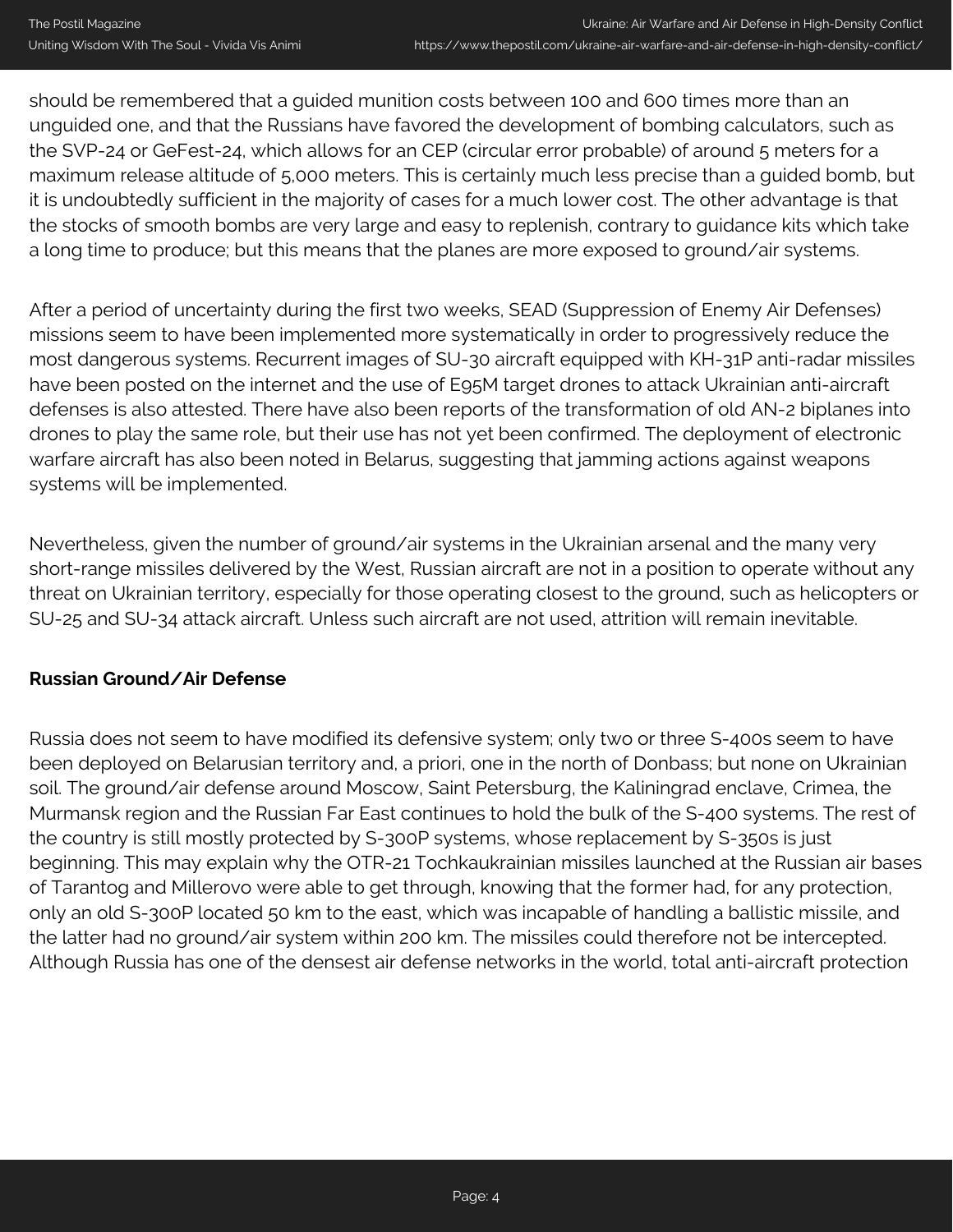is impossible, given the vastness of the territory. Only the most strategic sites are systematically protected. This explains why two Ukrainian Mi-24 helicopters were able to carry out a raid on Belgorod, a city with no strategic installations and therefore no particular means of protection. Air defense is not a kind of magic that can create an invisible shield to protect a territory.

With regard to the invading forces, anti-aircraft cover was provided but in a very incomplete manner. As plethoric as the Russian anti-aircraft arsenal is, it is not sufficient to ensure the protection of all deployed forces. Ground/air systems, such as the Tor-M1, the 2K22M1 Tunguska and the old 9K35 Strela-10 and OSA have been supplemented by systems normally used for static protection, such as the Pantsir-S2, but in insufficient numbers to be able to provide protection for all the armored and supply columns.

Another problem is that Russia is now facing an air threat from drones, such as the TB-2, or the locally built Punisher. These relatively small and slow drones are particularly difficult for ground/air systems to detect while in motion. To be effective, the radars must be in a static position. Indeed, the speed of the vehicle and the movements accompanying it considerably hinder the detection of relatively slow targets because they are drowned in the Doppler speeds of the moving environment. These systems were designed to detect aircraft, missiles or helicopters, moving at much higher speeds and not likely to blend in with the environment. Empirically, we can consider that a drone moving at less than 200 km/h will be very difficult to detect by a moving radar. It should be considered that this problem will be aggravated by the arrival of suicide drones that the Americans are planning to deliver to Ukraine.

Russia has also deployed medium-range ground/air systems, such as the BUK-M1-2, whose interception capabilities are more extensive, with even an anti-ballistic missile capability up to 20 km.

All these anti-aircraft systems, far from having been demerited, have been able to shoot down Ukrainian aircraft and TB-2 drones—at the end of March, 35 of the 36 TB-2s delivered would have been shot down (information to be confirmed) when they were in a position to do so, i.e., in operation and in a fixed position. However, the enormous logistical problems encountered by the Russian army, particularly in terms of refueling, meant that a good number of these ground/air systems were "dry," which meant that they were mechanically inactive due to a lack of electrical power; hence the number of pieces of equipment abandoned on site. Under these conditions, the Ukrainians were able to widely broadcast images of TB-2 drones destroying ground/air systems, which does not mean, however, that they had defeated them.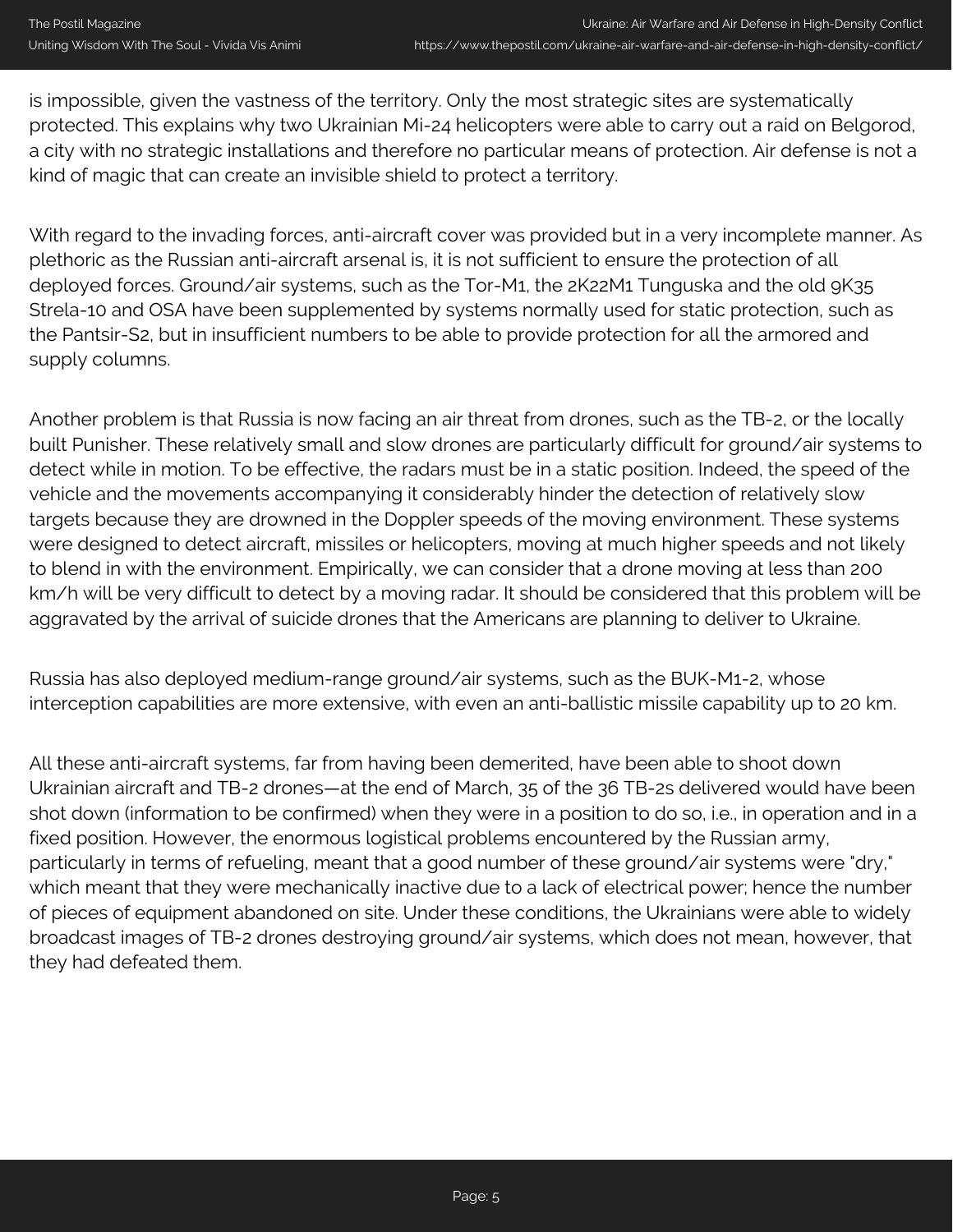**\***

The other deficit of the Russian army is in the area of air surveillance. While the Russian territory is dotted with numerous air surveillance radars interconnected with anti-aircraft defense, this is not the case in Ukraine, where ground/air systems are generally isolated, which greatly reduces their overall effectiveness, as they are unable to function as a network and do not benefit from depth in surveillance. It would appear that at least two A-50 radar aircraft have been deployed to Belarus to compensate for this lack.

This is the first time since the Second World War that we are witnessing a high-intensity war in the third dimension in Europe, bringing into direct confrontation two armies with a set of first-rate capabilities (air force, dense and relatively modern ground/air defense, drones) and a more or less similar technological level. Three lessons can already be drawn from this conflict:

- 1. Faced with a country richly endowed with ground/air systems, it is impossible to completely eliminate the threat. This means that aircraft flying over the protected territory must accept risks, and therefore inevitably suffer losses. Even old systems remain a threat that should not be neglected;
- 2. in addition to missiles, the appearance of drones on the battlefield maintains a permanent air threat, practically impossible to suppress, which requires a respectable number of antiaircraft/anti-drone systems capable of protecting ground forces, notably armored formations and logistical convoys which are particularly vulnerable;
- 3. High-intensity warfare requires a very high consumption of ammunition, which implies that the use of guided ammunition, which is in limited supply due to its price, will be reduced over time. As the rate of industrial production is incompatible with the level of consumption, the air forces will have to rapidly accept the use of unguided munitions (much easier and quicker to produce) and therefore to operate at lower altitudes, i.e., within the firing volume of practically all ground/air systems.

Unlike all Western military operations conducted over the past several decades, where air dominance has always been achieved, a high-intensity war will require aircraft to operate in a constantly contested